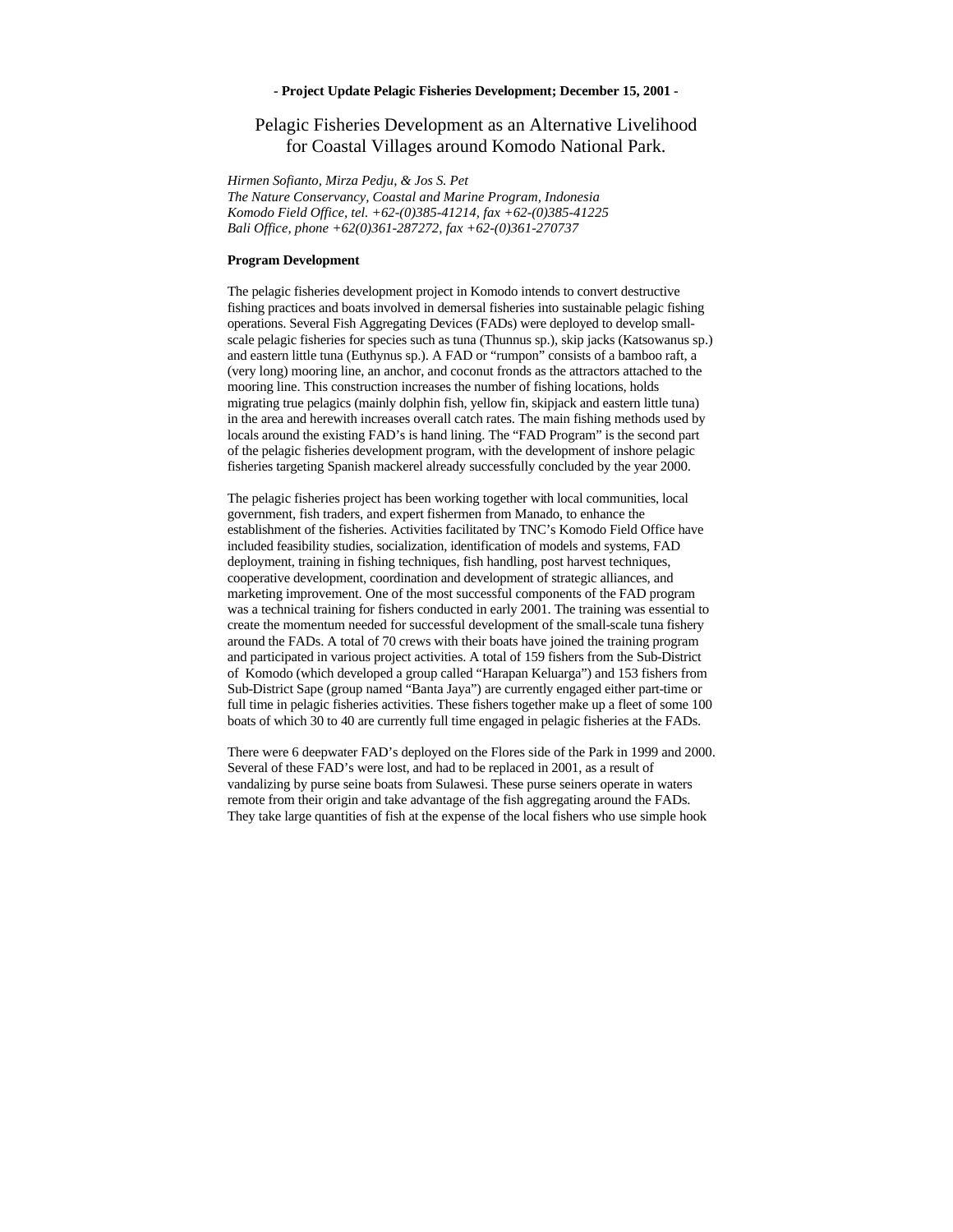and line. Since mid 2001, a more professional management system, including continuous guarding of the FADs, has been implemented in the Komodo area, in close cooperation with local government agencies. This has led to the arrest of six illegally operating purse seiners, which were send back to Sulawesi from where they originated. The FADs have not been vandalized by outsiders since the purse seine incident.

In 2001, the project deployed 2 FADs north of Seraya Island, in the area NE of the Park. These are managed and fished by the "Harapan Keluarga" fishing group from Labuan Bajo and Seraya. Two new FAD's have also been also deployed by the project on the Sumbawa side of the Park. These are managed and fished by the "Banta Jaya Sape" fishing group from Sape. One more FAD will be installed November 2001 for the area NE of the Park, based on the request of a local fishing village. Local fishers have also installed 2 FADs since early 2001.

Since early 2001, FAD fishing is successfully practiced by fishers from 7 or 8 local villages in and around the Park. The project is currently focusing on the business and management aspects of the fisheries. The project has started to attract private sector investments such as by PT Samudra Mina who has bought the product from these pelagic fishers and has expressed its interest to invest further in the installation of more FADs and in providing fishing gears and outboard engines for the fishers. A cool storage for fisheries products was also recently erected by private investors in Labuan Bajo. The design and construction of FADs depend on the price of material to be used, the costs of manpower to construct and to install it, as well as the funds available or allocated for it.

## **Investments, Catches and Revenues**

Total costs for local development and management of a single FAD unit average about Rp 20.500.000 (or roughly US\$ 2,000.-). This total cost is made up of Rp 18,377,500 in construction costs and Rp 2,122,500 for maintenance costs. This amount is economically feasible when shared by a group of 10 fishing boats. About 1 FAD per group of 10 fishing boats is also what is practically used in the fisheries. The live span of a FAD is currently about 1 year on average when not vandalized. This means that group members need to set aside around Rp 200,000.- per month per fishing boat for FAD management (maintenance plus replacements). The project is currently focusing on establishing 'saving' procedures which will indeed set aside the necessary amount per boat per month.

For further economic calculations on the pelagic fisheries at the FADs, the catches and revenues were recorded for the fishing boats, which are organized in the fishing group "Harapan Keluarga". This group has 28 boats in it's membership, 19 from Kampong Air in Labuan Bajo and 9 from Kampong Seraya on Seraya Island. The FADs which were installed north of Seraya Island are fished by an additional 25 local boats, which means that the production recorded by "Harapan Keluarga" represents around 50% of the total production on these FADs. Detailed data on the FADs in the Sape area are not yet available as the first FAD was installed there only on October 22, 2001